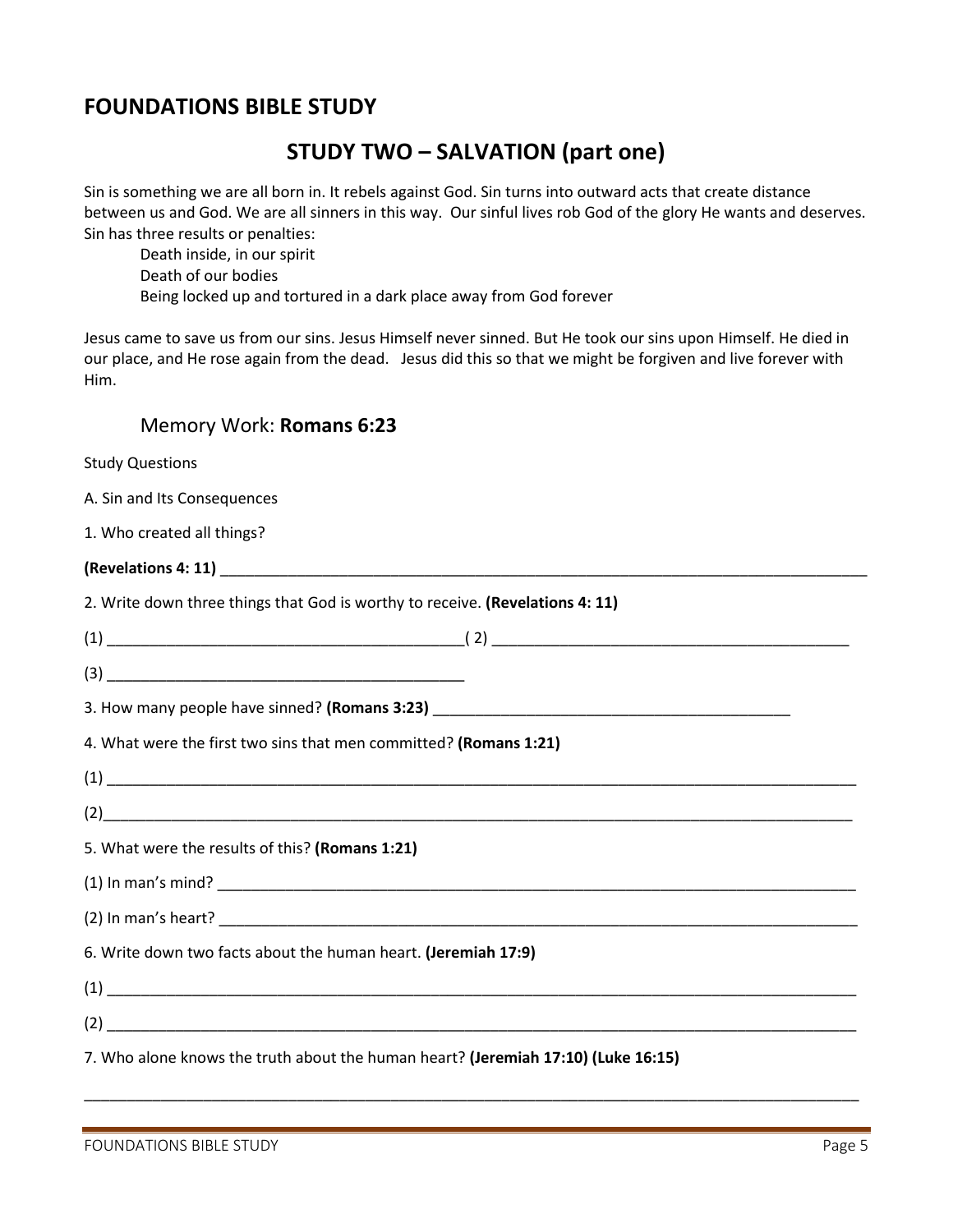| 9. If we are able to do something good, and we do not do it, what does God call that?                                                                                                                                              |  |  |
|------------------------------------------------------------------------------------------------------------------------------------------------------------------------------------------------------------------------------------|--|--|
| (James 4:17) <b>And All 2019 Contract Contract Contract Contract Contract Contract Contract Contract Contract Contract Contract Contract Contract Contract Contract Contract Contract Contract Contract Contract Contract Cont</b> |  |  |
| 10. If we say we have no sin, what are we doing to ourselves ?                                                                                                                                                                     |  |  |
|                                                                                                                                                                                                                                    |  |  |
| 11. If we say that we have not sinned, what are we doing to God?                                                                                                                                                                   |  |  |
|                                                                                                                                                                                                                                    |  |  |
| 12. What penalty has sin brought upon all men?                                                                                                                                                                                     |  |  |
|                                                                                                                                                                                                                                    |  |  |
| 13. What is the final end of all who do not repent of their sins?                                                                                                                                                                  |  |  |
| (Matthew 25: 41) (Revelation 20: 12-15)<br>Superior Section 20: 12-15)                                                                                                                                                             |  |  |
| 14. Write down eight kinds of people who will go to the lake of fire. (Revelation 21:8)                                                                                                                                            |  |  |
|                                                                                                                                                                                                                                    |  |  |
|                                                                                                                                                                                                                                    |  |  |
|                                                                                                                                                                                                                                    |  |  |
|                                                                                                                                                                                                                                    |  |  |
|                                                                                                                                                                                                                                    |  |  |
| B. The Purpose of Jesus' Death and Resurrection*                                                                                                                                                                                   |  |  |
| 15. For what purpose did Jesus come into the world?                                                                                                                                                                                |  |  |
|                                                                                                                                                                                                                                    |  |  |
| 16. Whom did Jesus call, and whom did He receive?                                                                                                                                                                                  |  |  |
|                                                                                                                                                                                                                                    |  |  |
|                                                                                                                                                                                                                                    |  |  |

8. Write down thirteen evil things that come out of the human heart. (Mark 7:21-22)